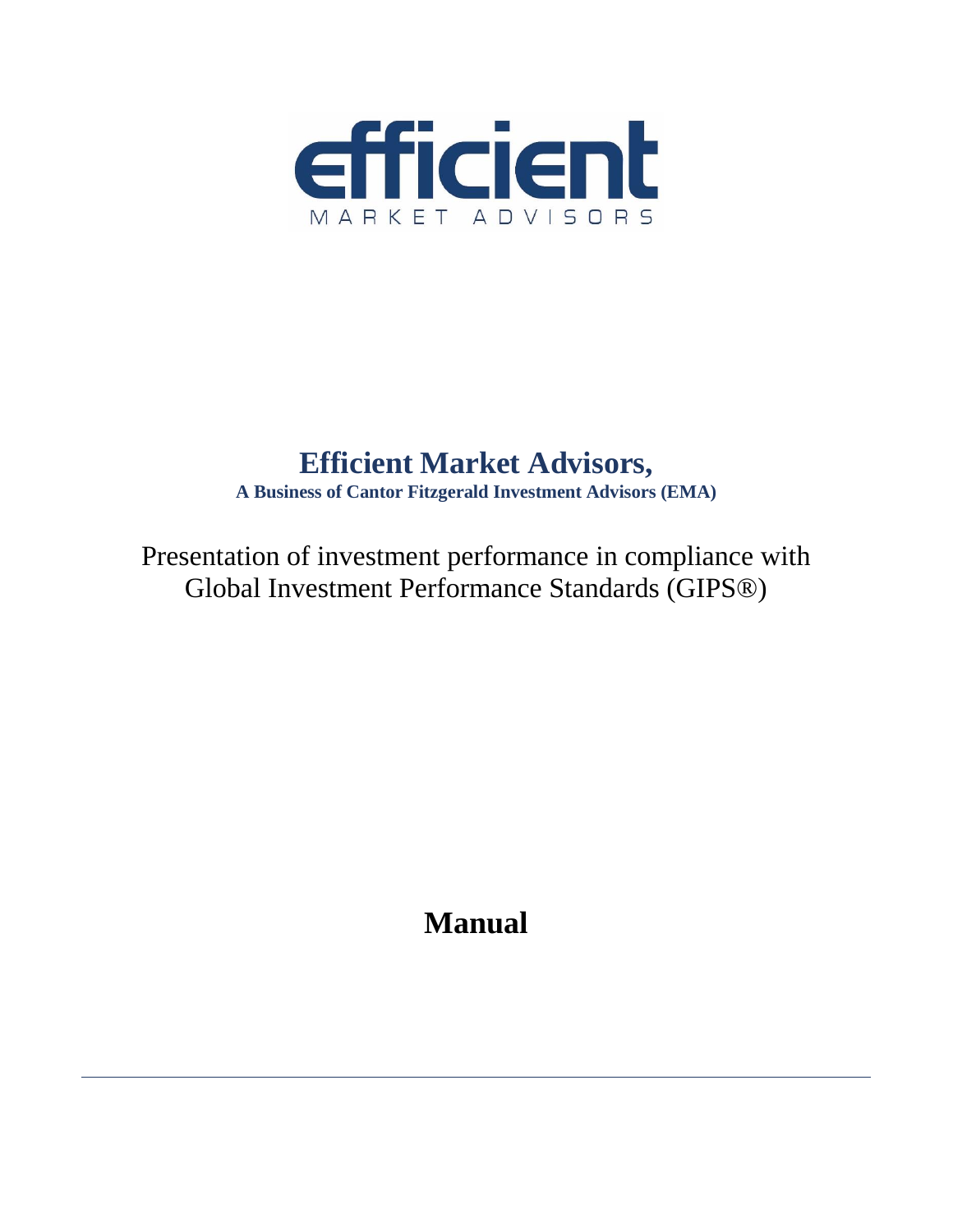# **Contents**

| 2. DEFINITIONS AND FUNDAMENTAL INFORMATION 4 |  |
|----------------------------------------------|--|
|                                              |  |
|                                              |  |
|                                              |  |
|                                              |  |
|                                              |  |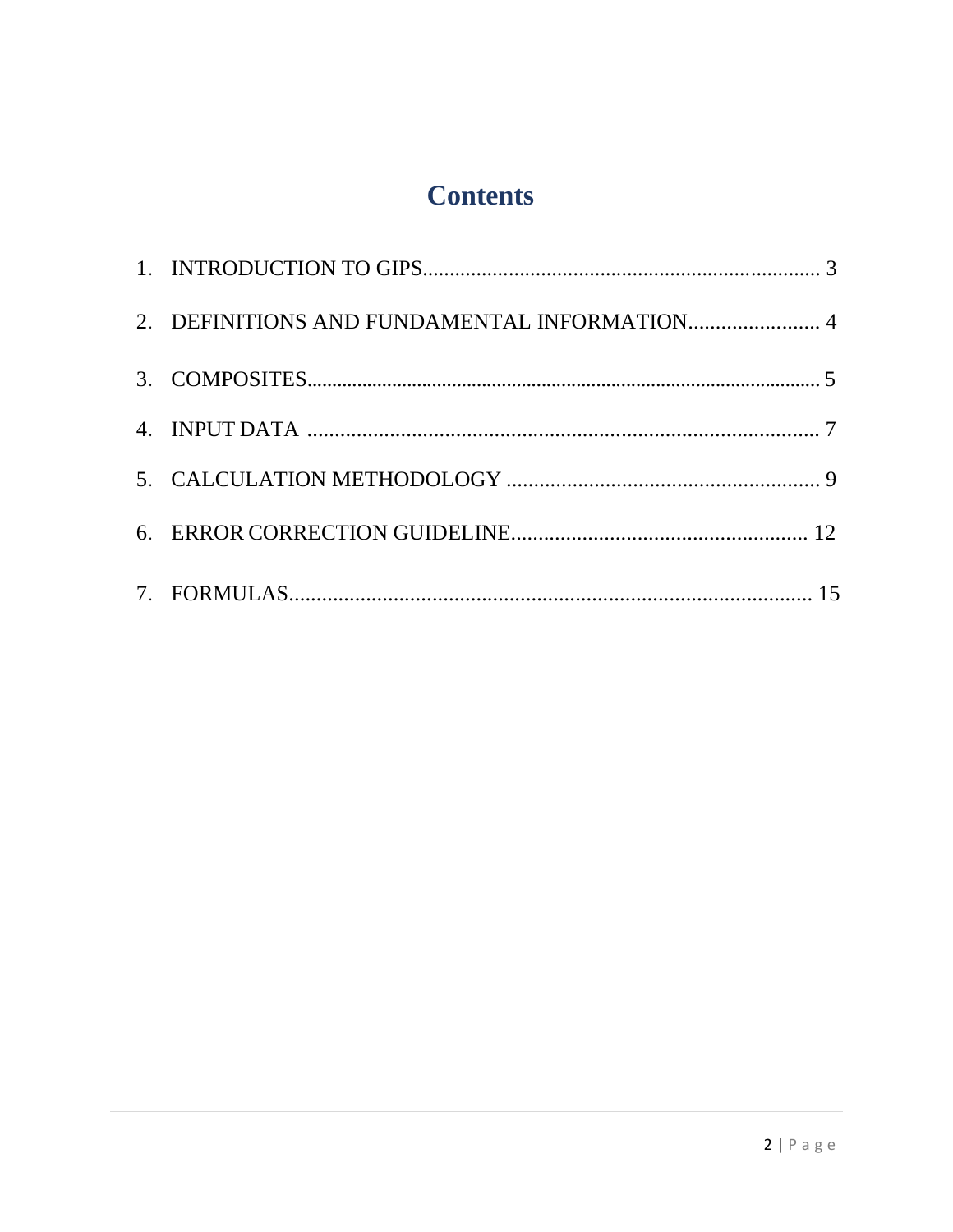# **1. Introduction to GIPS**

Global Investment Performance Standards (GIPS) is a global standard for the calculation and presentation of asset managers' investment results. GIPS was created by CFA Institute in the later 1990's. CFA Institute is a global association of investment professionals with a mission to develop the investment profession through the highest standards of ethics, education, and professional excellence.

GIPS is an ethical and voluntary standard to be used by investment managers for creating performance presentations that ensure fair representation and full disclosure. Global standardization of investment performance reporting will allow investors to compare investment managers and will allow managers to compete for new business.

When presenting investment performance in compliance with GIPS, an investment management firm must state how it defines itself as a "Firm". In other words, for which part (s) of the firm the performance presentation is relevant and representative.

Firms must follow the required elements of GIPS to claim compliance with GIPS. Firms are strongly encouraged to adopt and implement the recommendations to ensure that the firm fully adheres to the spirit and the intent of GIPS. To further increase the level of confidence of EMA's claim of compliance a qualified, independent third party, Orion Advisor Services provides monthly independent composite calculations and The Spaulding Group, has performed an independent verification.

#### **Compliance Statement**

EMA claims compliance with the Global Investment Performance Standards (GIPS®) and has prepared and presented this report in compliance with the GIPS standards. EMA has been independently verified for the periods November 1, 2004 through September 30, 2021. The verification reports are available upon request.

Verification assesses whether (1) the firm has complied with all the composite construction requirements of the GIPS standards on a firm-wide basis and (2) the firm's policies and procedures are designed to calculate and present performance in compliance with the GIPS standards. Verification does not ensure the accuracy of any specific GIPS report.

A copy of the verifier's policies for maintaining independence will be requested annually to coincide with the verification frequency. Additionally, the verifier's assessment of independence will also be requested and reviewed.

GIPS-compliant firms are required to notify the CFA Institute of their claim of compliance with the GIPS standards on an annual basis. Prior to June 30th of each year, the EMA will submit the necessary information via the form on the GIPS standards website. EMA will retain the email confirmation of registration each year.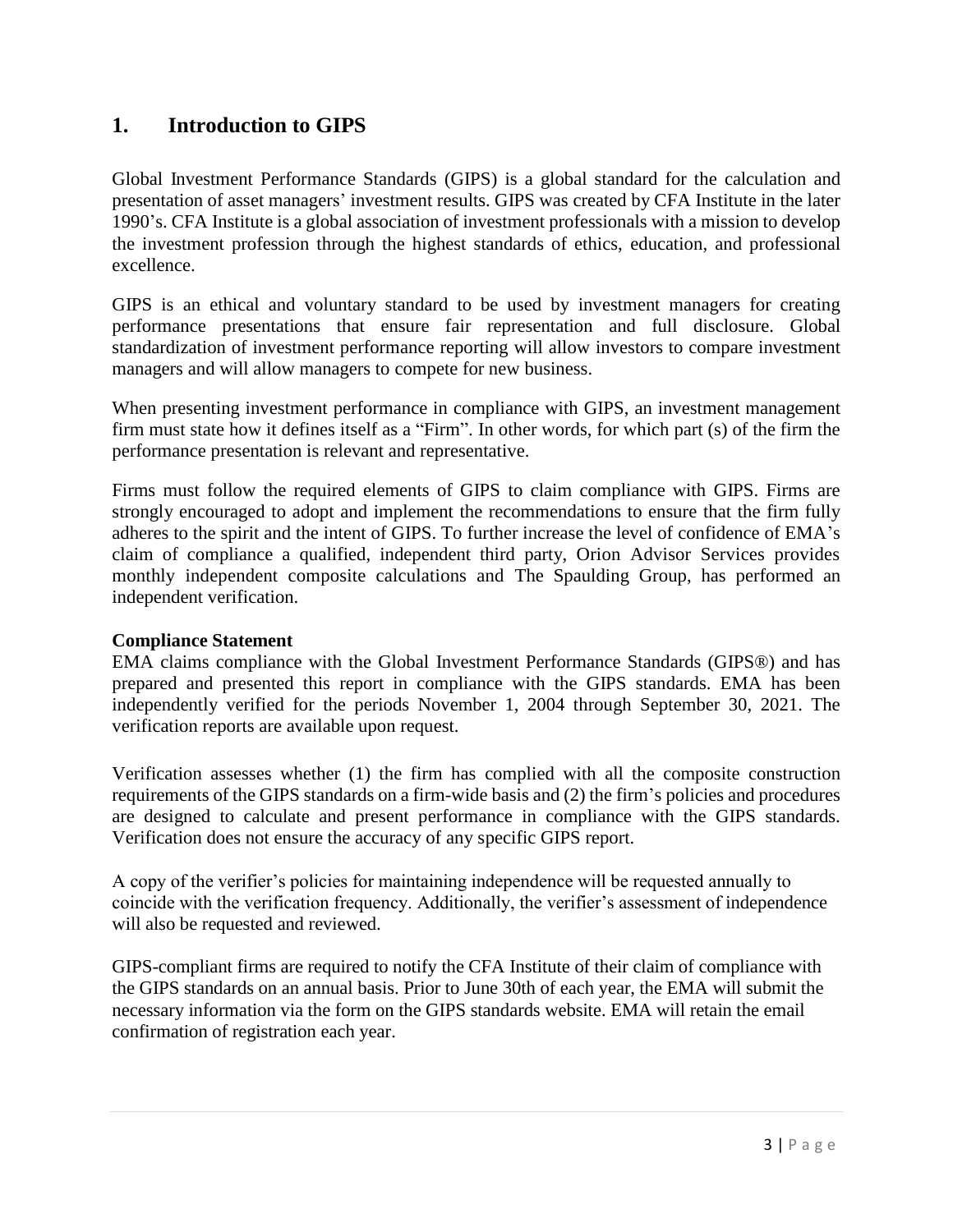To maintain compliance, EMA is responsible for:

- Complying with all applicable requirements of the GIPS standards, including any Guidance Statements, Interpretations, and Questions & Answers (Q&As) published by the CFA Institute and the GIPS standards governing bodies.
- Complying with all applicable laws and regulations regarding the calculation and presentation of performance.
- Monitor and identify changes and additions to the GIPS standards and/or laws and regulations regarding the calculation and presentation of performance. The firm will do this through such activities as:
	- o Subscribing to newsletters,
	- o Attending seminars, webinars, and conferences, and
	- o Reviewing materials, such as white papers, blogs, distributed by our firm's consultants and verifier.
- Ensuring that the records and information provided by any third party on which ABC relies meet the requirements of the GIPS standards.

# **2. Definitions and Fundamental Information**

#### **Firm Definition**

Cantor Fitzgerald Investment Advisors, L.P. acquired Efficient Market Advisors, LLC on February 28, 2017 to form Efficient Market Advisors a division of Cantor Fitzgerald Investment Advisors, L.P. (EMA). Prior to being acquired, Efficient Market Advisors, LLC was an independent, SEC-registered investment advisor. Cantor Fitzgerald Investment Advisors, L.P. is an SEC-registered investment advisor.

EMA constructs investment portfolios using Exchange-Traded Funds (ETFs). Founded in 2004 for the sole purpose of managing ETF based separate accounts, EMA serves high net-worth investors, trusts, foundations, retirement plans and institutions. EMA has one of the longest pure-ETF investment track records in the investment management industry. EMA utilizes proprietary and third-party research to construct ETF portfolios that offer investors highly-diversified asset class exposure that is transparent, liquid, low-cost and tax-efficient. EMA's mission is to deliver superior investment returns over full market cycles through the implementation of propriety asset allocation processes.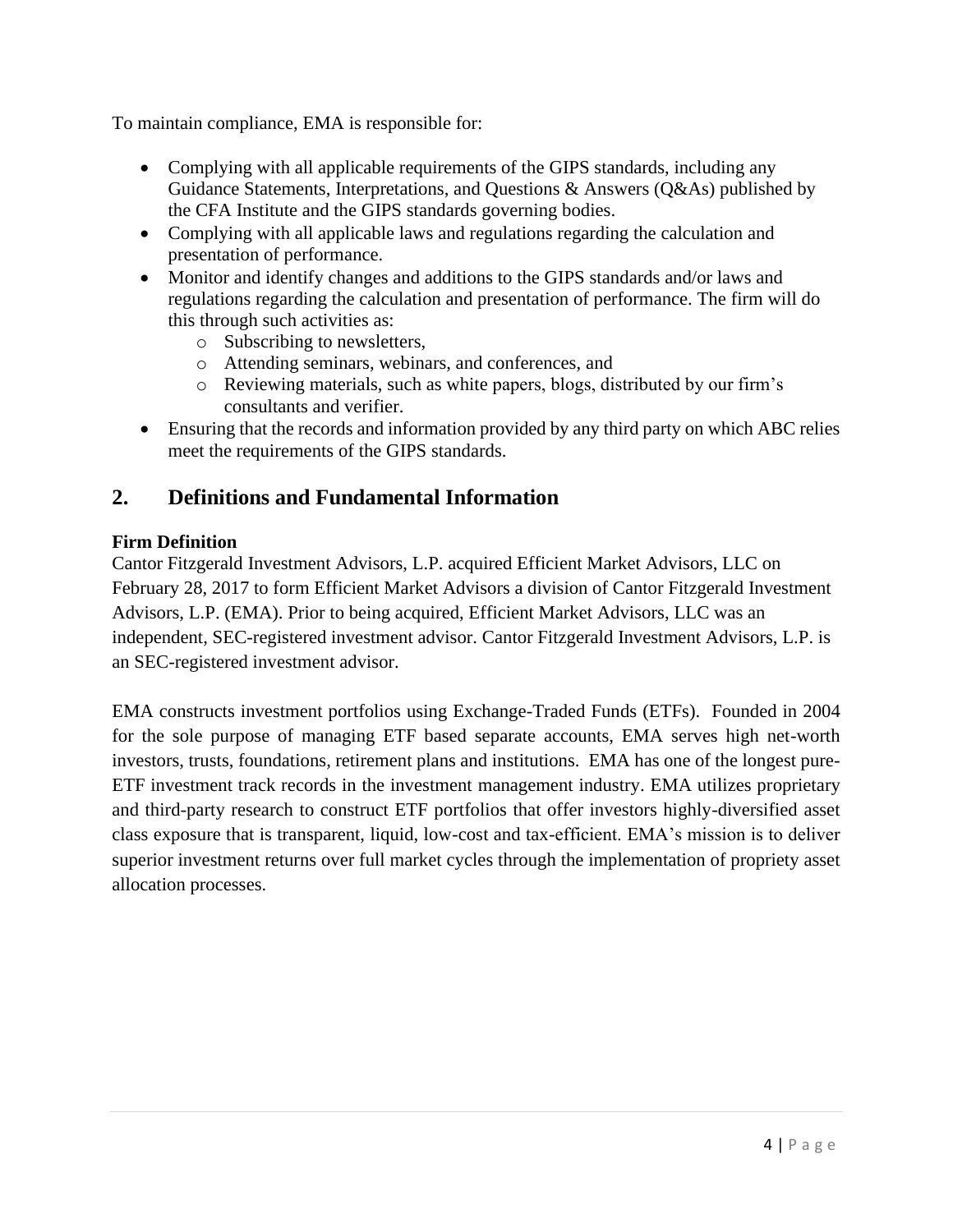#### **Definition of firm assets**

Total firm assets are defined as the aggregate fair value of all discretionary assets managed by the firm, including both fee-paying and non-fee-paying portfolios. EMAs total assets at year-end are presented in the table below. Firm and composite assets are truncated to the \$100,000 level.

| Year      | Firm assets (USD million) |
|-----------|---------------------------|
| 2004      | 34.3                      |
| 2005      | 50.7                      |
| 2006      | 63.9                      |
| 2007      | 70.7                      |
| 2008      | 78.8                      |
| 2009      | 102.9                     |
| 2010      | 143.8                     |
| 2011      | 176.9                     |
| 2012      | 226.9                     |
| 2013      | 347.6                     |
| 2014      | 405.9                     |
| 2015      | 489.5                     |
| 2016      | 746.6                     |
| 2017      | 886.0                     |
| 2018      | 644.0                     |
| 2019      | 678.9                     |
| 2020      | 738.1                     |
| 9/30/2021 | 793.5                     |

## **Definition of discretion**

Discretion is the ability of EMA to implement its intended strategy. All portfolios are defined as GIPS discretionary and included in a composite. Any restricted holdings (due to tax or other considerations) are included in performance calculations through 12/31/2012. As of 1/1/2013, all restricted holdings are excluded from performance calculations.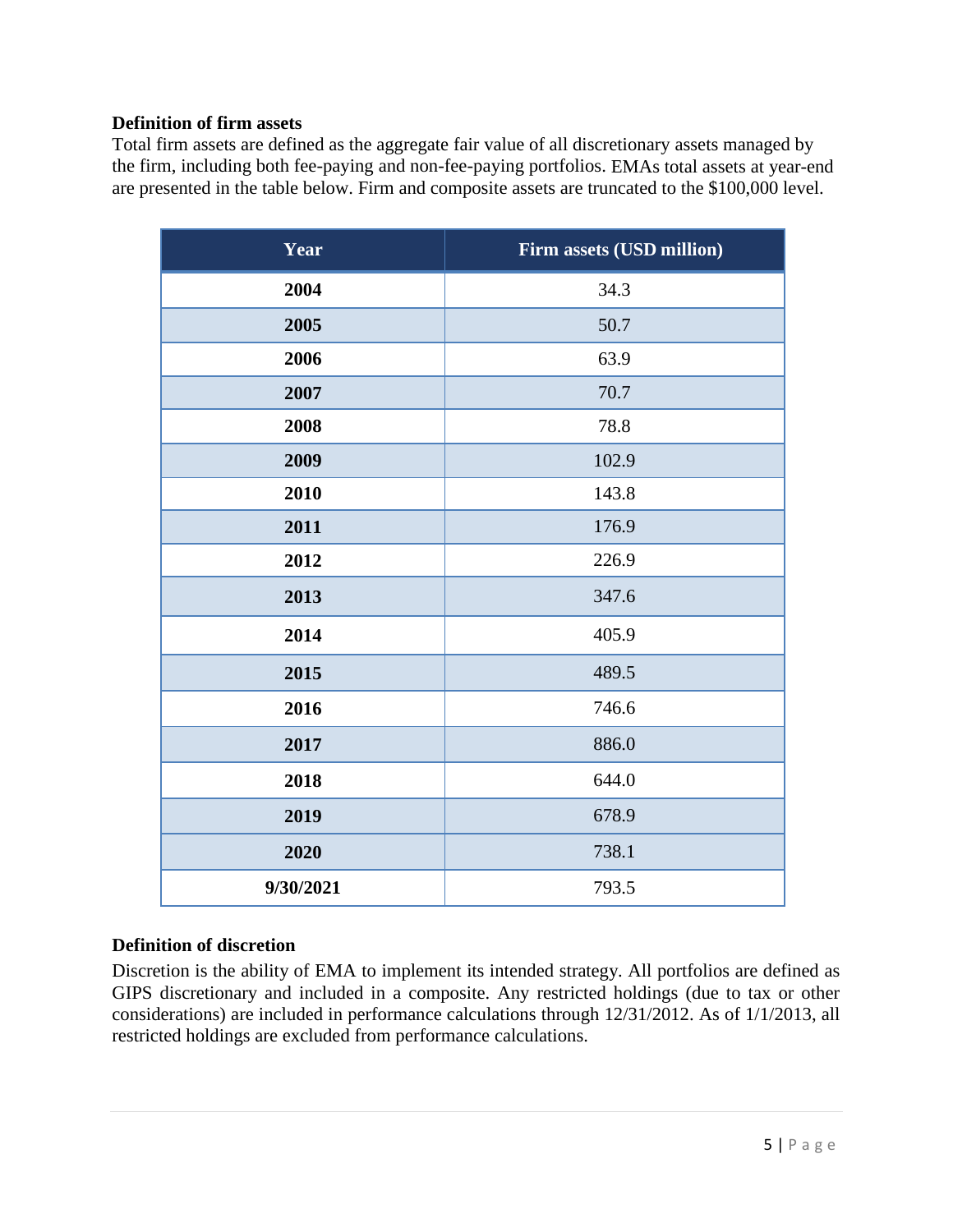# **3. Composites**

The composite return is the asset-weighted average of the performance results of all the portfolios in the composite based on monthly beginning of period market value. The Standards require that firms include all discretionary fee-paying portfolios in at least one composite that is managed according to a particular strategy or style. The return formula is indicated on page 15 of this document.

| Composite                                   | <b>Benchmark</b>                                                                                                                          | Composite<br>inception and<br>creation date | <b>Composite assets</b><br>9/30/2021 (USD<br>million) |
|---------------------------------------------|-------------------------------------------------------------------------------------------------------------------------------------------|---------------------------------------------|-------------------------------------------------------|
| <b>Taking Income</b><br><b>Conservative</b> | 18% MSCI ACWI/74% Barclays US Aggregate Bond Index/6%<br>HFRX Global Hedge Fund Index/2% Barclays US 1-3 Mo Treasury<br><b>Bill Index</b> | 4/1/2006                                    | 14.1                                                  |
| <b>Taking Income</b><br><b>Moderate</b>     | 18% MSCI ACWI/74% Barclays US Aggregate Bond Index/6%<br>HFRX Global Hedge Fund Index/2% Barclays US 1-3 Mo Treasury<br><b>Bill Index</b> | 6/1/2005                                    | 13.7                                                  |
| <b>Taking Income</b><br><b>Aggressive</b>   | 18% MSCI ACWI/74% Barclays US Aggregate Bond Index/6%<br>HFRX Global Hedge Fund Index/2% Barclays US 1-3 Mo Treasury<br><b>Bill Index</b> | 1/1/2006                                    | 5.9                                                   |
| 2-5 Years<br><b>Conservative</b>            | 27% MSCI ACWI/65% Barclays US Aggregate Bond Index/6%<br>HFRX Global Hedge Fund Index/2% Barclays US 1-3 Mo Treasury<br><b>Bill Index</b> | 4/1/2006                                    | 13.6                                                  |
| 2 -5 Years Moderate                         | 27% MSCI ACWI/65% Barclays US Aggregate Bond Index/6%<br>HFRX Global Hedge Fund Index/2% Barclays US 1-3 Mo Treasury<br><b>Bill Index</b> | 1/1/2006                                    | 42.0                                                  |
| 2 -5 Years<br><b>Aggressive</b>             | 27% MSCI ACWI/65% Barclays US Aggregate Bond Index/6%<br>HFRX Global Hedge Fund Index/2% Barclays US 1-3 Mo Treasury<br><b>Bill Index</b> | 4/1/2005                                    | 16.2                                                  |
| $6 - 10$ Years<br>Conservative              | 46% MSCI ACWI/46% Barclays US Aggregate Bond Index/6%<br>HFRX Global Hedge Fund Index/2% Barclays US 1-3 Mo Treasury<br><b>Bill Index</b> | 7/1/2005                                    | 66.5                                                  |
| $6 - 10$ Years<br><b>Moderate</b>           | 46% MSCI ACWI/46% Barclays US Aggregate Bond Index/6%<br>HFRX Global Hedge Fund Index/2% Barclays US 1-3 Mo Treasury<br><b>Bill Index</b> | 11/1/2004                                   | 134.7                                                 |
| $6 - 10$ Years<br><b>Aggressive</b>         | 46% MSCI ACWI/46% Barclays US Aggregate Bond Index/6%<br>HFRX Global Hedge Fund Index/2% Barclays US 1-3 Mo Treasury<br><b>Bill Index</b> | 9/1/2005                                    | 74.7                                                  |
| $11 - 19$ Years<br><b>Conservative</b>      | 65% MSCI ACWI/27% Barclays US Aggregate Bond Index/6%<br>HFRX Global Hedge Fund Index/2% Barclays US 1-3 Mo Treasury<br><b>Bill Index</b> | 4/1/2006                                    | 91.8                                                  |
| $11 - 19$ Years<br><b>Moderate</b>          | 65% MSCI ACWI/27% Barclays US Aggregate Bond Index/6%<br>HFRX Global Hedge Fund Index/2% Barclays US 1-3 Mo Treasury<br><b>Bill Index</b> | 6/1/2005                                    | 95.6                                                  |
| $11 - 19$ Years<br><b>Aggressive</b>        | 65% MSCI ACWI/27% Barclays US Aggregate Bond Index/6%<br>HFRX Global Hedge Fund Index/2% Barclays US 1-3 Mo Treasury<br><b>Bill Index</b> | 2/1/2005                                    | 26.7                                                  |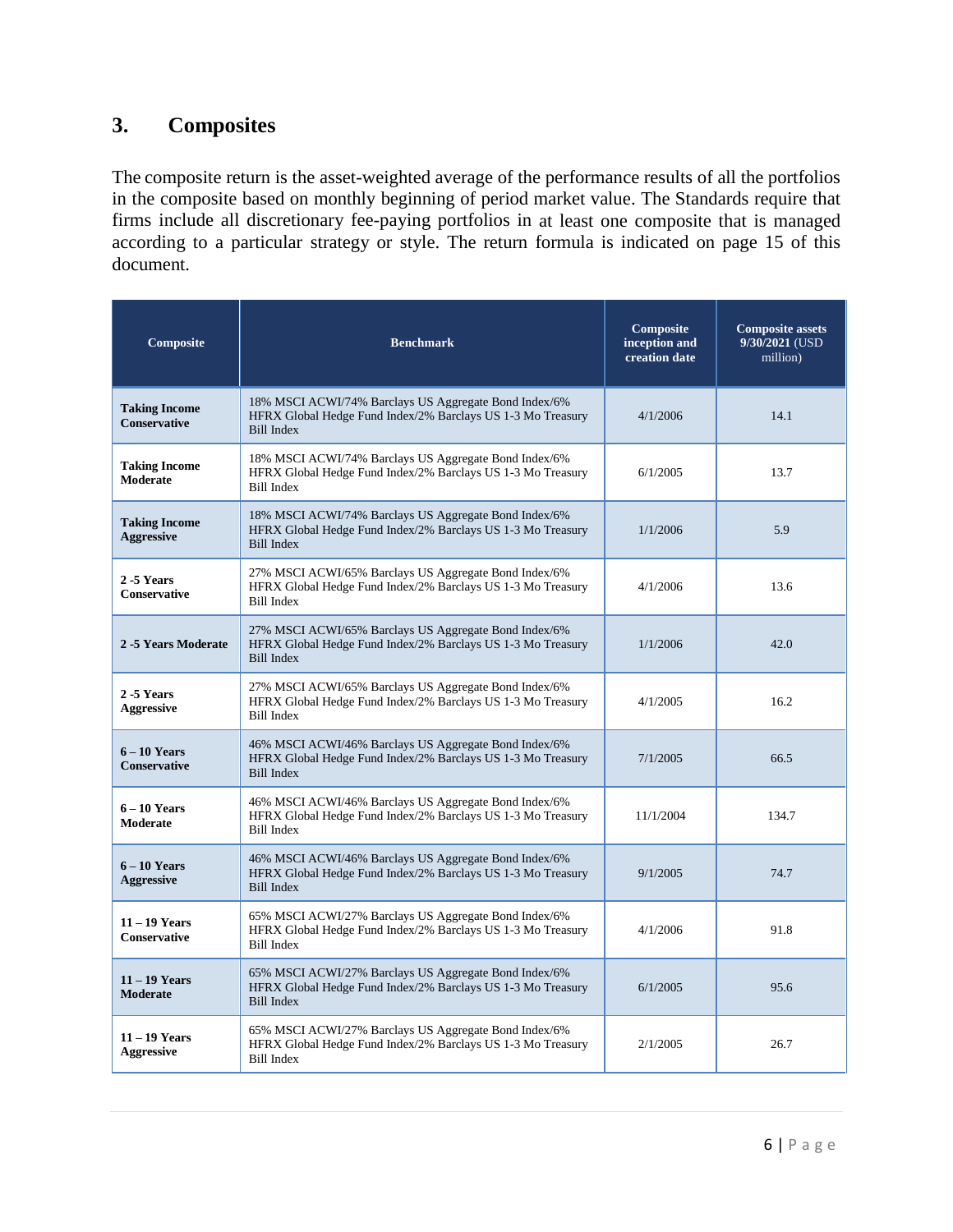| <b>20 Plus Years</b><br><b>Conservative</b> | 74% MSCI ACWI/18% Barclays US Aggregate Bond Index/6%<br>HFRX Global Hedge Fund Index/2% Barclays US 1-3 Mo Treasury<br><b>Bill Index</b> | 5/1/2006  | 28.9 |
|---------------------------------------------|-------------------------------------------------------------------------------------------------------------------------------------------|-----------|------|
| <b>20 Plus Years</b><br>Moderate            | 74% MSCI ACWI/18% Barclays US Aggregate Bond Index/6%<br>HFRX Global Hedge Fund Index/2% Barclays US 1-3 Mo Treasury<br><b>Bill Index</b> | 1/1/2005  | 48.8 |
| <b>20 Plus Years</b><br><b>Aggressive</b>   | 74% MSCI ACWI/18% Barclays US Aggregate Bond Index/6%<br>HFRX Global Hedge Fund Index/2% Barclays US 1-3 Mo Treasury<br><b>Bill Index</b> | 11/1/2004 | 30.7 |
| <b>ESG Taking Income</b>                    | 18% MSCI ACWI/74% Barclays US Aggregate Bond Index/6%<br>HFRX Global Hedge Fund Index/2% Barclays US 1-3 Mo Treasury<br><b>Bill Index</b> | 6/1/2020  | 1.3  |
| ESG 2 -5 Years                              | 27% MSCI ACWI/65% Barclays US Aggregate Bond Index/6%<br>HFRX Global Hedge Fund Index/2% Barclays US 1-3 Mo Treasury<br><b>Bill Index</b> | 3/1/2019  | 3.8  |
| ESG $6 - 10$ Years                          | 46% MSCI ACWI/46% Barclays US Aggregate Bond Index/6%<br>HFRX Global Hedge Fund Index/2% Barclays US 1-3 Mo Treasury<br><b>Bill Index</b> | 1/1/2019  | 1.9  |
| ESG $11 - 19$ Years                         | 65% MSCI ACWI/27% Barclays US Aggregate Bond Index/6%<br>HFRX Global Hedge Fund Index/2% Barclays US 1-3 Mo Treasury<br><b>Bill Index</b> | 7/1/2019  | 0.4  |
| <b>ESG 20 Plus Years</b>                    | 74% MSCI ACWI/18% Barclays US Aggregate Bond Index/6%<br>HFRX Global Hedge Fund Index/2% Barclays US 1-3 Mo Treasury<br><b>Bill Index</b> | 6/1/2019  | 0.6  |
| <b>Total Return</b>                         | Barclays US Aggregate Bond Index                                                                                                          | 7/1/2016  | 2.2  |

## **Minimum asset level**

Not applicable.

#### **Significant cash flow policy**

Not applicable.

#### **Inclusion policy**

A new account is included in the relevant composite beginning on the first day of the third month after it was funded (E.g. an account funded 11/6/2012 would be included in the composite starting 2/1/2013) for all composites except the composite for the Dynamic Volatility Strategy. For Dynamic Volatility Strategy, a new account is included in the composite beginning on the first day of the first month after it was funded (E.g. an account funded 11/6/2012 would be included in the composite starting 12/1/2012).

#### **Exclusion policy**

A discontinued account is included in at least one composite up to and including the last month it is fully invested. From the time the liquidation has started, the portfolio is no longer included in any composite. However, the discontinued portfolio's historic performance remains with the composite.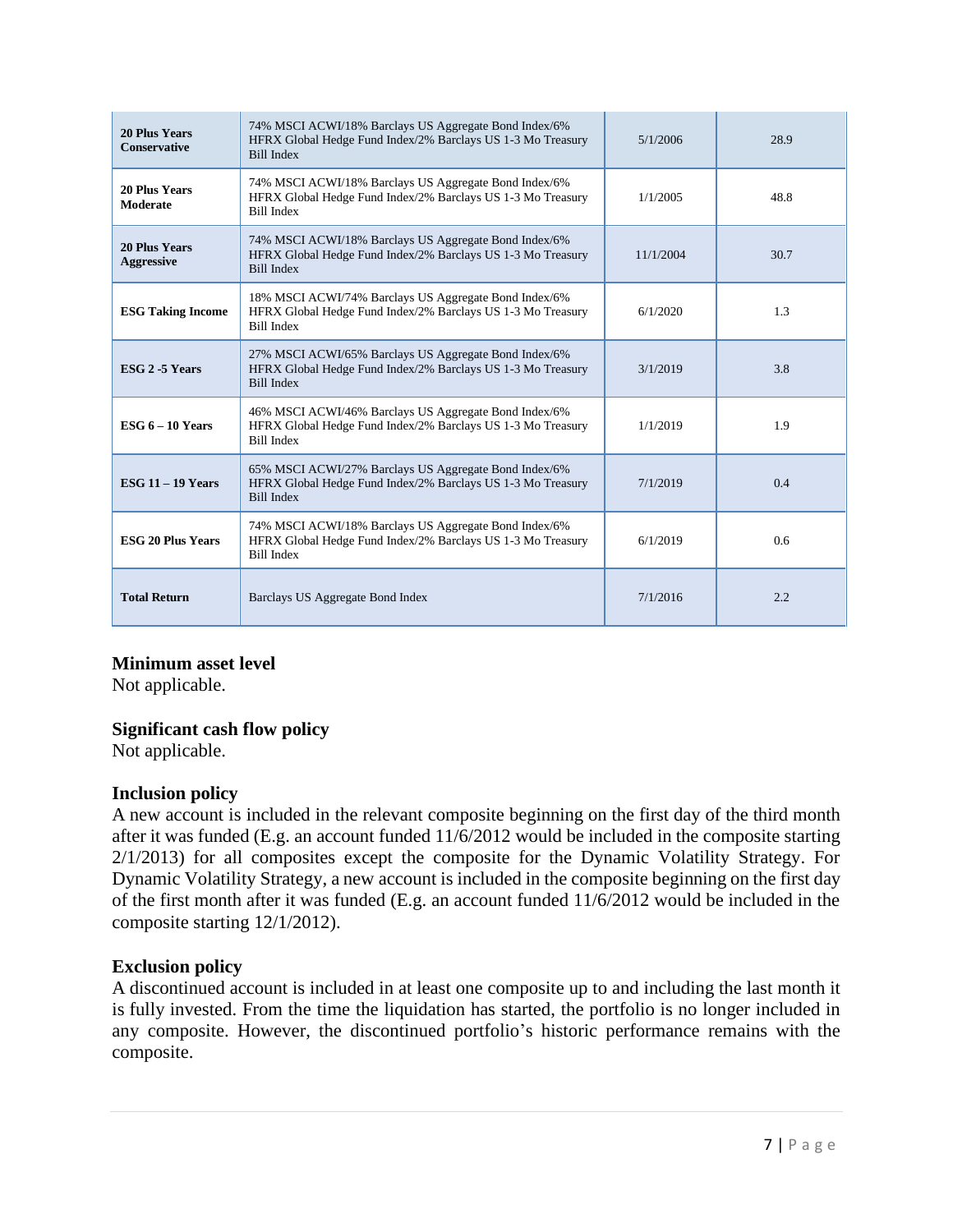#### **Change of composite**

An account is included in the relevant composite beginning on the first day of the first month after a change of composite occurred. The account's historical performance remains with the previous composite up to and including the last month it is fully invested in that composite.

#### **Carve-outs**

Not applicable.

## **GIPS Reports**

EMA provides GIPS reports to all prospects. EMA defines a prospect as anyone who requests new account paperwork. An individual ceases to be a prospect if they do not return the completed new account paperwork within three months.

# **4. Input Data**

Consistency of input data is critical to effective compliance with GIPS and establishes the foundation for full, fair, and comparable investment performance presentations. The Standards provide the blueprint for a firm to follow in constructing this foundation.

All data and information necessary to support a firm's performance report and to perform the required calculations must be captured and maintained.

*EMA has the underlying data necessary to recreate the performance of our composites for all periods for which performance is presented, including beginning and ending period fair values and cash flows for composites.*

#### **Portfolio valuations based on fair values**

GIPS requires the use of a fair value methodology in order to best identify the fair economic value of the firm's portfolios. The standards detail a recommended valuation hierarchy and firms need to disclose if the composite's valuation hierarchy materially differs from the recommended hierarchy.

*EMA uses fair value in valuation of all assets and values all portfolios daily. The pricing hierarchy is well aligned to the recommended hierarchy in the standards (see below for pricing sources).*

#### **Pricing sources**

- Price sources should be independent from EMA and those who make the investment decisions.
- Closing exchange prices should be used for securities that are traded in an active market.
- In the absence of transactions, quoted (or alternatively independently evaluated) bid prices should be used.
- EMA does not invest in securities for clients unless those securities are priced each business day and quoted on a recognized public exchange.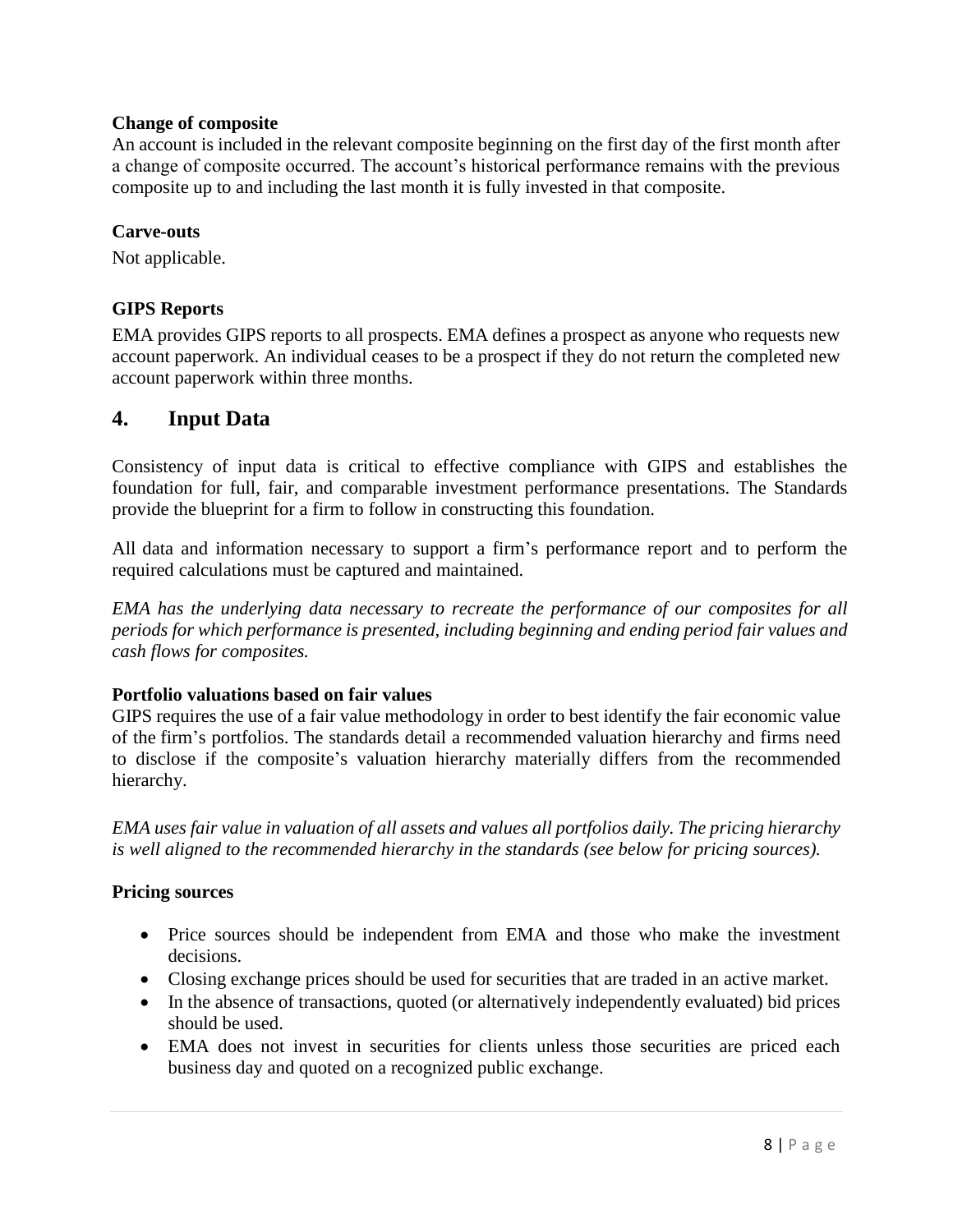#### **Trade-date accounting**

Trade-date accounting determines the correct economic value of the portfolio assets as of the transaction date. Because of the lengthy settlement periods of some markets, GIPS strongly recommends the use of trade-date accounting to achieve accurate performance results.

*EMA uses trade-date accounting.*

#### **Interest income**

Accrual accounting must be used for fixed-income securities and all other investments that earn interest income. When determining what fair value to report, firms must include the income that would have been received had the security actually been sold at the end of the performance period. Accrued interest income must be included in the beginning and ending portfolio fair values.

*EMA uses accrual accounting for all investments that earn interest income and the reported fair values include the accrued income.*

#### **Dividends**

Accrual accounting is recommended for dividends (as of the ex-dividend date). Dividends are payable if the stock was owned on the ex-dividend date. Therefore, dividends should be accrued as income on the ex-dividend date.

*EMA uses accrual accounting for dividends.*

# **5. Calculation Methodology**

Achieving comparability among investment management forms' performance presentations requires uniformity in methods used to calculate returns. The Standards mandate the use of certain calculation methodologies.

#### **Portfolio**

In calculating the performance of the portfolios within a composite, GIPS require firms to use a total rate of return. A total return includes income and realized and unrealized gains and losses.

*EMA includes income and realized and unrealized gains and losses when calculating performance.*

The Standards require firms to use a time-weighted rate of return using a minimum of monthly valuations and adjusting for cash flows. Interim returns must be geometrically linked. Methods that include adjustments to remove the effect of cash flows from the performance return are called time- weighted rate-of-return.

#### *EMA uses time-weighted rate of return based on daily valuations and calculation of net asset value adjusted for cash flows.*

Returns for cash and cash equivalents held in portfolios must be combined with the returns of other assets to calculate the total portfolio return.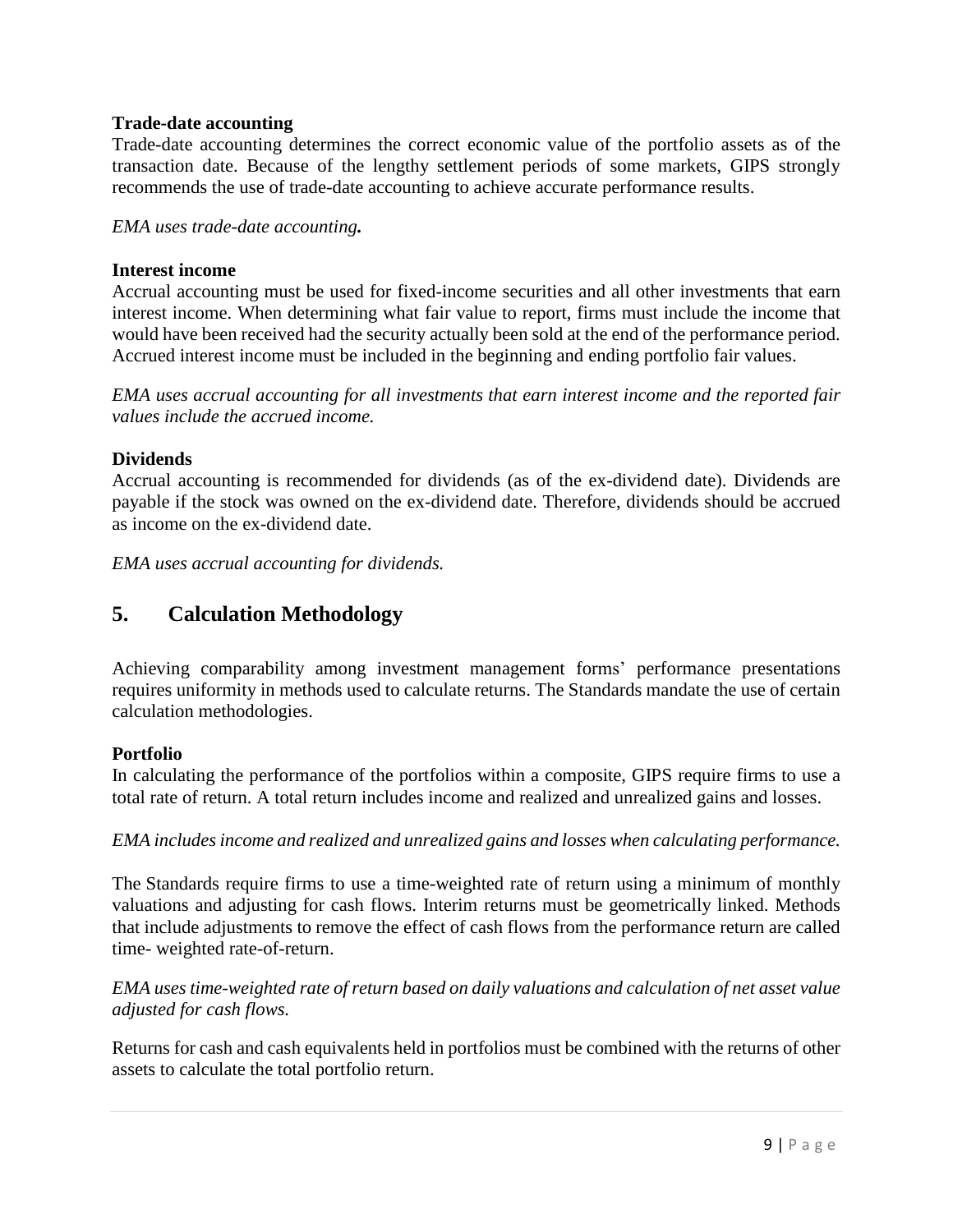#### *EMA includes cash and cash equivalents in total-return calculations.*

Performance must be calculated after the deduction of all actual trading expenses. Trading expenses refer to the direct transaction costs incurred in the purchase or sale of securities. These costs must be included when calculating performance because these are costs that must be paid in order to implement the investment strategy. Trading expenses can be direct, as in the case of brokerage commissions, or indirect, as in the case of a bid/ask spread.

*EMA calculates performance after deduction of all actual trading expenses.*

#### **Gross-of-fee performance**

GIPS recommends that firms present gross-of-fee performance. The Gross-of-fees return is defined to be the return on assets reduced by any actual trading expenses incurred and non-reclaimable withholding taxes paid during the period. Because the Gross-of-fees return includes only the return on assets and the associated cost of buying and selling those assets, it is the best measure of the firm's investment management ability and can be thought of as the "investment return". The Netof- fees return is defined to be the Gross-of-fee return reduced by the Investment Management Fees paid by clients.

*EMA presents gross-of-fee performance after deductions of actual trading expenses and nonreclaimable withholding taxes paid during the period but before deduction of custodian fees.*

#### **Taxes**

Returns should be calculated net of non-reclaimable withholding taxes on dividends, interest, and capital gains. Reclaimable withholding taxes should be accrued. GIPS require recognition of the tax consequences of investing in different countries. Some countries allow certain investor types to reclaim a portion of the withholding taxes that are paid when transactions or payments occur. GIPS recommend that reclaimable withholding taxes to be recognized when incurred.

*EMA recognizes withholding taxes when incurred. The actual amount of withholding tax may differ slightly from the estimated figure. This difference is posted as an income/cost when the actual figure is known. All portfolios are calculated net of non-reclaimable withholding tax.*

#### **Internal Dispersion**

The dispersion measure is the equal-weighted standard deviation for all accounts in the composite for the entire year. The calculation is based on the gross-of-fee portfolio returns. It is not presented when the composite has five or fewer accounts in the composite for the full annual period.

#### **External Dispersion**

The three-year ex-post annualized standard deviation is calculated using 36 monthly composite gross returns.

#### **Benchmarks**

*Effective April 18, 2016, EMA changed the composite benchmark to a blend of the MSCI All Country World Index, Barclays US Aggregate Bond Index, HFRX Global Hedge Fund Index and Barclays US 1- 3 Month Treasury Bill Index. From March 11, 2015 to April 18, 2016 EMA used a blended benchmark consisting of the MSCI All Country World Index and the Barclays US Aggregate Bond Index. Prior to that,*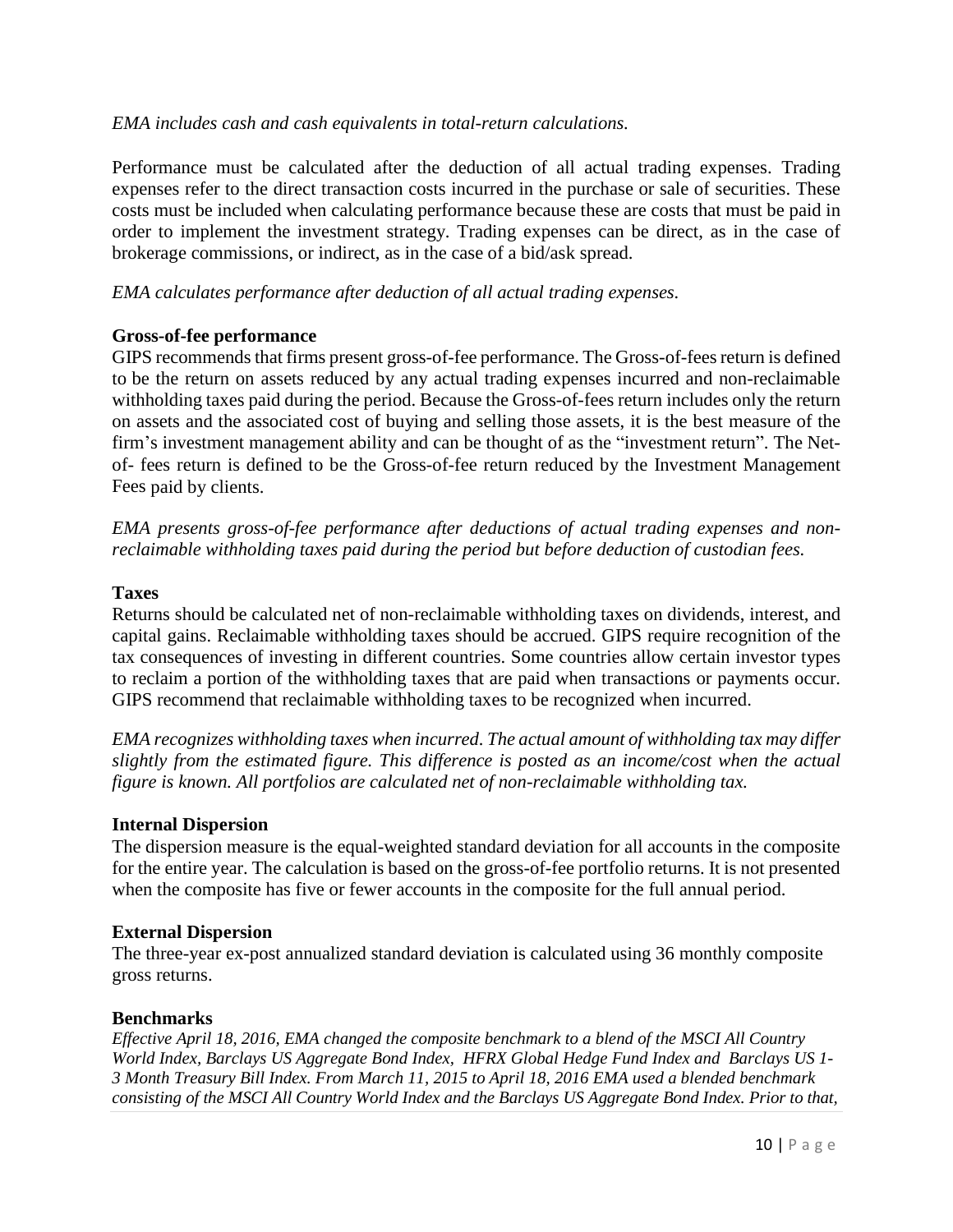*the benchmark was the Morningstar US Separate Account Conservative Allocation (Taking Income Conservative, Moderate & Aggressive), Morningstar US Separate Account Conservative Allocation (2-5 Years Conservative, Moderate & Aggressive), Morningstar US Separate Account Moderate Allocation (6- 10 Years Conservative, Moderate & Aggressive), Morningstar US Separate Account Moderate Allocation (11-19 Years Conservative, Moderate & Aggressive) and Morningstar US Separate Account Aggressive Allocation (20 Plus Years Conservative, Moderate & Aggressive). The change in the benchmark was made to more accurately reflect the composite's investment characteristics. The blended benchmark is calculated daily and rebalanced monthly.*

| <b>Composite Name</b>             | <b>Benchmark</b>                                                                                                                | <b>Type</b>              |
|-----------------------------------|---------------------------------------------------------------------------------------------------------------------------------|--------------------------|
| <b>Taking Income Conservative</b> | 18% MSCI ACWI/74% Barclays US Aggregate Bond Index/6% HFRX<br>Global Hedge Fund Index/2% Barclays US 1-3 Mo Treasury Bill Index | <b>Blended Benchmark</b> |
| <b>Taking Income Moderate</b>     | 18% MSCI ACWI/74% Barclays US Aggregate Bond Index/6% HFRX<br>Global Hedge Fund Index/2% Barclays US 1-3 Mo Treasury Bill Index | <b>Blended Benchmark</b> |
| <b>Taking Income Aggressive</b>   | 18% MSCI ACWI/74% Barclays US Aggregate Bond Index/6% HFRX<br>Global Hedge Fund Index/2% Barclays US 1-3 Mo Treasury Bill Index | <b>Blended Benchmark</b> |
| 2-5 Years Conservative            | 27% MSCI ACWI/65% Barclays US Aggregate Bond Index/6% HFRX<br>Global Hedge Fund Index/2% Barclays US 1-3 Mo Treasury Bill Index | <b>Blended Benchmark</b> |
| 2-5 Years Moderate                | 27% MSCI ACWI/65% Barclays US Aggregate Bond Index/6% HFRX<br>Global Hedge Fund Index/2% Barclays US 1-3 Mo Treasury Bill Index | <b>Blended Benchmark</b> |
| 2-5 Years Aggressive              | 27% MSCI ACWI/65% Barclays US Aggregate Bond Index/6% HFRX<br>Global Hedge Fund Index/2% Barclays US 1-3 Mo Treasury Bill Index | <b>Blended Benchmark</b> |
| 6 – 10 Years Conservative         | 46% MSCI ACWI/46% Barclays US Aggregate Bond Index/6% HFRX<br>Global Hedge Fund Index/2% Barclays US 1-3 Mo Treasury Bill Index | <b>Blended Benchmark</b> |
| 6 - 10 Years Moderate             | 46% MSCI ACWI/46% Barclays US Aggregate Bond Index/6% HFRX<br>Global Hedge Fund Index/2% Barclays US 1-3 Mo Treasury Bill Index | <b>Blended Benchmark</b> |
| 6 – 10 Years Aggressive           | 46% MSCI ACWI/46% Barclays US Aggregate Bond Index/6% HFRX<br>Global Hedge Fund Index/2% Barclays US 1-3 Mo Treasury Bill Index | <b>Blended Benchmark</b> |
| 11 - 19 Years Conservative        | 65% MSCI ACWI/27% Barclays US Aggregate Bond Index/6% HFRX<br>Global Hedge Fund Index/2% Barclays US 1-3 Mo Treasury Bill Index | <b>Blended Benchmark</b> |
| 11 - 19 Years Moderate            | 65% MSCI ACWI/27% Barclays US Aggregate Bond Index/6% HFRX<br>Global Hedge Fund Index/2% Barclays US 1-3 Mo Treasury Bill Index | <b>Blended Benchmark</b> |
| $11 - 19$ Years Aggressive        | 65% MSCI ACWI/27% Barclays US Aggregate Bond Index/6% HFRX<br>Global Hedge Fund Index/2% Barclays US 1-3 Mo Treasury Bill Index | <b>Blended Benchmark</b> |
| <b>20 Plus Years Conservative</b> | 74% MSCI ACWI/18% Barclays US Aggregate Bond Index/6% HFRX<br>Global Hedge Fund Index/2% Barclays US 1-3 Mo Treasury Bill Index | <b>Blended Benchmark</b> |
| <b>20 Plus Years Moderate</b>     | 74% MSCI ACWI/18% Barclays US Aggregate Bond Index/6% HFRX<br>Global Hedge Fund Index/2% Barclays US 1-3 Mo Treasury Bill Index | <b>Blended Benchmark</b> |
| <b>20 Plus Years Aggressive</b>   | 74% MSCI ACWI/18% Barclays US Aggregate Bond Index/6% HFRX<br>Global Hedge Fund Index/2% Barclays US 1-3 Mo Treasury Bill Index | <b>Blended Benchmark</b> |

## **Relative return**

*EMA calculates the excess return as the arithmetical difference between the returns on the actual portfolio and the benchmark portfolio for the period to be presented.*

# **6. Error Correction Guideline**

The purpose of the error correction guideline is to ensure a transparent error correction framework applied in all EMA GIPS reports. The error correction guideline includes the framework for assessing the materiality of errors and for recalculation, documentation and correction of errors. EMA aims to proactively respond to errors in accordance with GIPS requirements in order to maintain the quality and integrity of EMA performance measurement and reporting.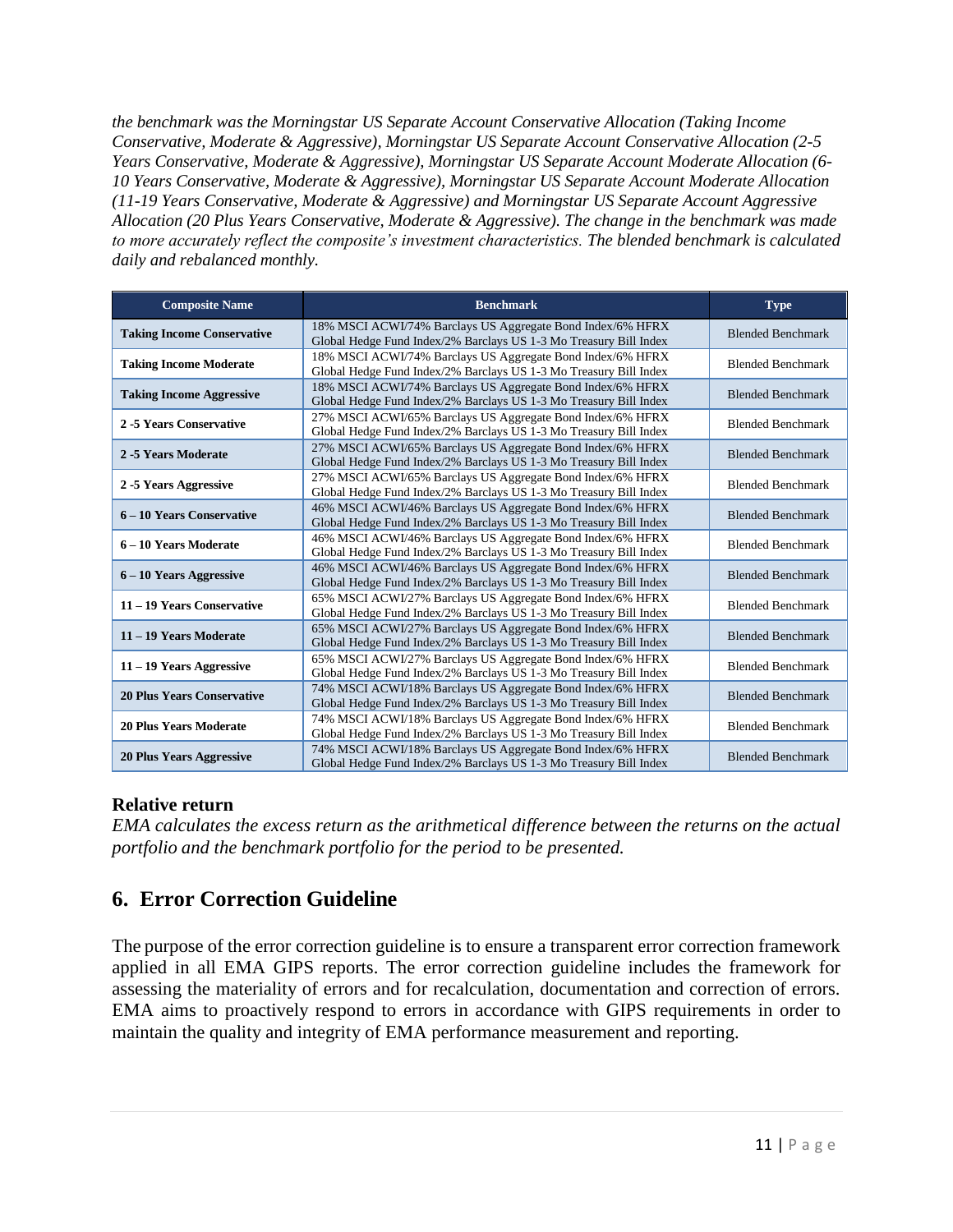#### **Defining error**

Errors may arise in a previously verified GIPS report and corrections need to be made. For GIPS reports errors exist when any component of the GIPS report is inaccurate or missing. In the GIPS report, errors may be related to fair values, return numbers, risk/return numbers as well as the qualitative notes supporting the composites. EMA strives to minimize the probability of errors through robust processes and independent controls.

#### **Assessing materiality of error**

When evaluating quantitative errors EMA will review the following:

- Composite Returns
- Benchmark Returns
- Composite Assets
- Firm Assets
- Internal Dispersion
- External Dispersion
- Number of Portfolios
- Written Disclosures

If the error occurred on the benchmark side the benchmark return is evaluated.

The assessment of materiality for all items being reviewed will depend on the following three error categorizations:

#### **Immaterial error:**  $\pm$  [ $\leq$  **1** basis point]

In the case of an immaterial quantitative error, the error does not significantly affect returns meaning there is no significant effect on the one year composite return, benchmark return, internal dispersion, external dispersion or percentage of non-fee paying portfolios. No significant effect means within a  $\pm$  0.01% (1 basis point) tolerance range. In the case of an immaterial qualitative error such as in the written disclosures, the error does not alter the common understanding of the current disclosures. In the case of firm assets or composite assets a threshold for immateriality is an error  $\langle$  \$2 million dollars. In the case of number of portfolios a threshold for immateriality is an error  $< 2$ . This categorization applies to all composites.

#### Not material error:  $\pm$  [> 1 basis point but  $\leq$  100 basis points]

In the case of a not material quantitative error, the error leads the one year composite return, benchmark return, internal dispersion, external dispersion or percentage of non-fee paying portfolios to change by less than  $\pm 1.00\%$  (100 basis points) but more than  $\pm 0.01\%$  (1 basis point). In the case of a not material qualitative error such as written disclosures, the error does not alter the common understanding of the current disclosures but the informational content is deemed to be important for the evaluation of the composite. In the case of firm assets or composite assets a threshold for not material is an error  $> $2$  million dollars but  $< $5$  million dollars. In the case of number of portfolios a threshold for not material is an error  $> 2$  but  $> 5$ . This categorization applies to all composites.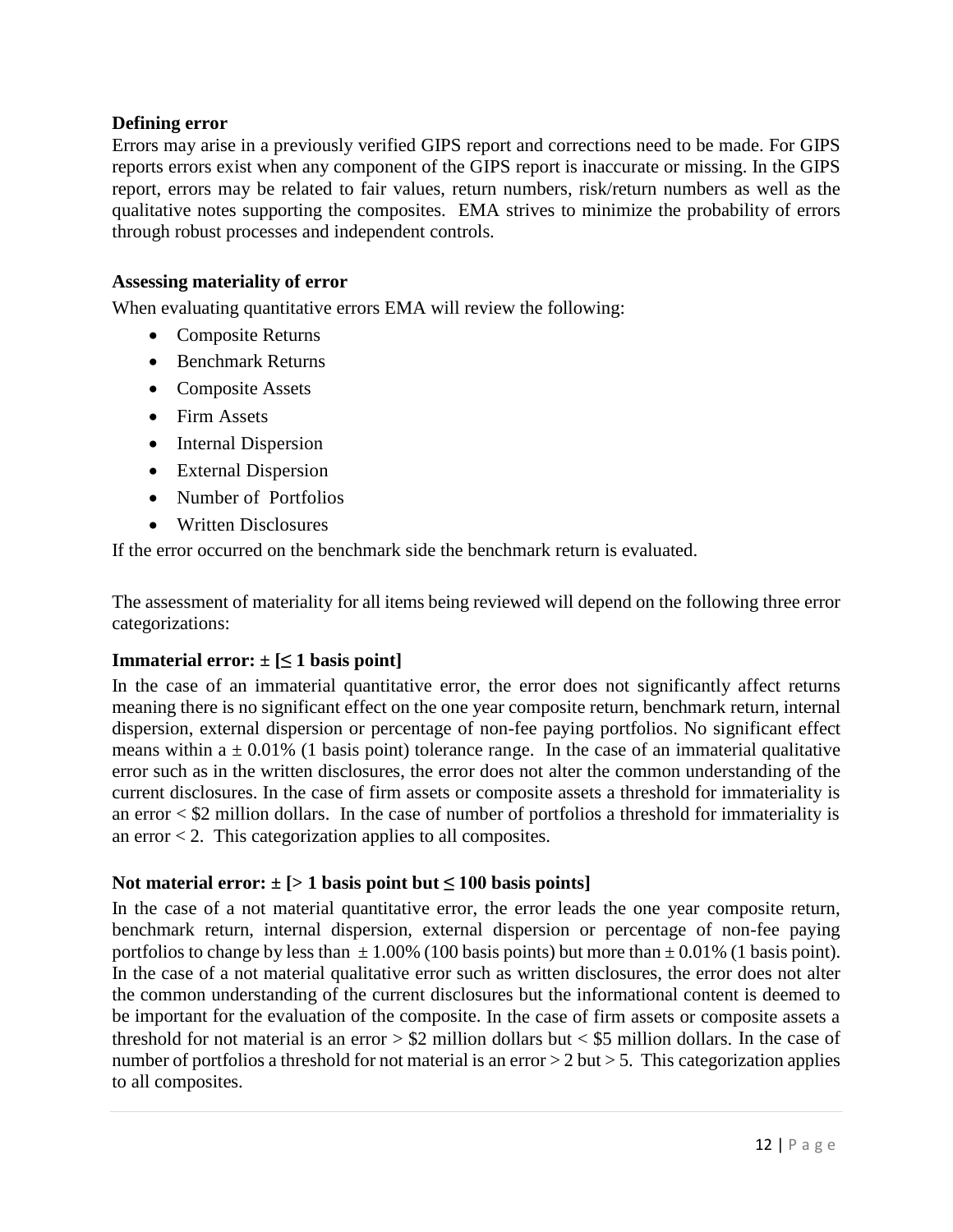#### **Material error: ± [> 100 basis points]**

In the case of a material quantitative error, the error leads the one year composite return, benchmark return, internal dispersion, external dispersion or percentage of non-fee paying portfolios to change by more than  $\pm$  1.00% (100 basis points). In the case of a material qualitative error such as the written disclosures, the error alters the common understanding and/or the evaluation of the composite and may specifically be associated with the omission of a required disclosure. In the case of firm assets or composite assets a threshold for materiality is an error > \$5 million dollars. In the case of number of portfolios a threshold for materiality is an error  $> 5$ . This categorization applies to all composites.

#### **Procedures for recalculating, documenting and correcting errors**

Errors are corrected retrospectively in the period where the error occurred. The actions taken will depend on the categorization of the error which is determined for:

- Quantitative errors after a recalculation of returns. The one year composite return or benchmark return will be calculated for the year in which the error occurred in order to identify the materiality. For example, if today an error is discovered in the month of September 2007, the yearly composite or benchmark return for 2007 will be measured. The original composite or benchmark return will then be compared to the recalculated number. A correction will then be made accordingly in September 2007 and hence for 2007 in total. For potential systematic errors persisting over a year, yearly returns will be calculated for all years affected and the errors will be assessed on a per year basis. A systematic not material error across several years may be corrected as a material error.
- Qualitative errors after an evaluation of the disclosures. Potential errors of calculation for example with regards to the calculation of standard deviation or information ratio are assessed as qualitative errors.

Recalculation of returns is performed within the performance calculation system in EMA.

#### **Immaterial error**

Whether the error is quantitative or qualitative the report will be corrected. However, no further actions beyond this are required. An incident describing the error will be formally recorded according to EMA's framework for operational risk.

#### **Not material error**

Whether the error is quantitative or qualitative the report will be corrected. A note will be included in the disclosure section for the impacted composites stating the change. This note will be maintained for a 12 month period after the change has been made. An incident describing the error will be formally recorded according to EMA's framework for operational risk and the EMA CEO, the Chief Risk Officer (CRO) and the Chief Compliance Officer (CCO) and the asset owner will be notified. EMA's third party GIPS verifier will be informed and consulted.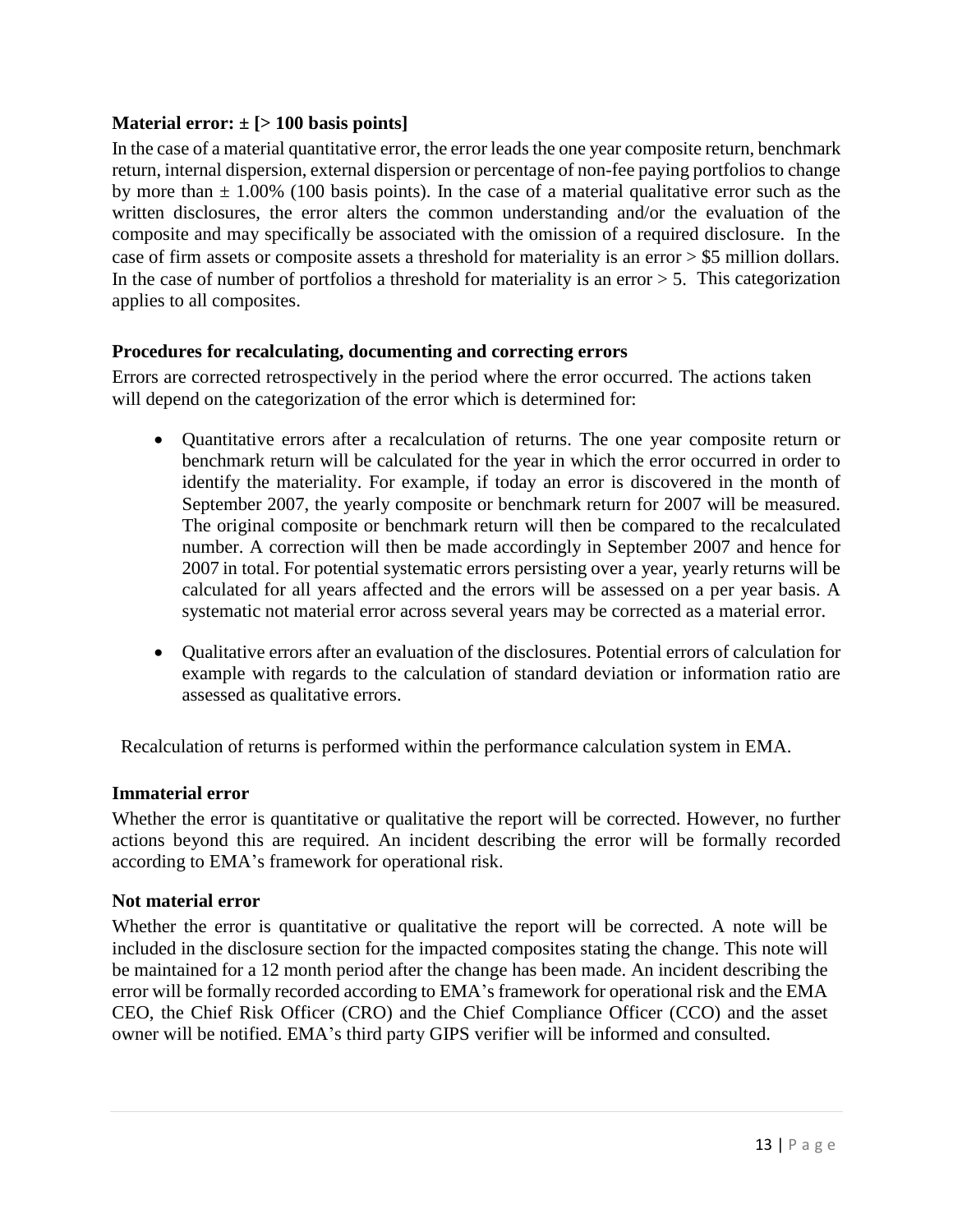#### **Material error**

Whether the error is quantitative or qualitative the Report will be corrected. A note will be included in the disclosure section for the impacted composites stating the change. This note will be maintained for a 12 month period after the change has been made. Efforts to redistribute the corrected report will be made to all existing clients, prospective clients and verifiers that received the erroneous report. An incident describing the error will be formally recorded according to EMA's framework for operational risk and the EMA CEO, CRO and CCO and the asset owner will be notified. EMA's third party GIPS verifier will be informed and consulted.

# **7. Formulas**

#### **Absolute Performance (Portfolio Return)**

#### **Time Weighted Rate of Return (TWRR):**

$$
R_t\!=\!\frac{V_{E(t)}\!-V_{S(t)}\!-\!C_{(t)}}{V_{S(t)}}
$$

#### **Where:**

 $R_t$  = Percentage performance in period  $V_{E(t)}$  = Value at the end of period t, fair value  $V_{S(t)}$  = Value at the start of period t, fair value  $C<sub>(t)</sub>$  = Total Net Cash flow within period t t = period <1, 2>

EMA has the ability to value the portfolio at any day. Fair values are determined on the day of an external cash flow. Transfers to the funds and between portfolios are normally made on the last business day of each month, but can also take place intra-month. When there is only one transfer done on a monthly basis the period, denoted t above, is irrelevant. When there are two transfers in a month, period 1 becomes last month-end to first transfer while period 2 is first transfer to month- end (second transfer).  $V_E$  in period 1 ( $V_{E(1)}$ ) is then the closing fair value on the first transfer day.

## **Monthly Return:**

 $R_M = [(1+R_t) \times (1+R_t)] - 1$ 

## **Where:**

 $R_M$  = Monthly percentage performance  $R_t$  = Percentage performance in period t

t = period <1, 2>

This is a geometric linking of the periodic returns in order to obtain the total return for the month. If there is only one transfer within the month this linking is irrelevant and the monthly return becomes R.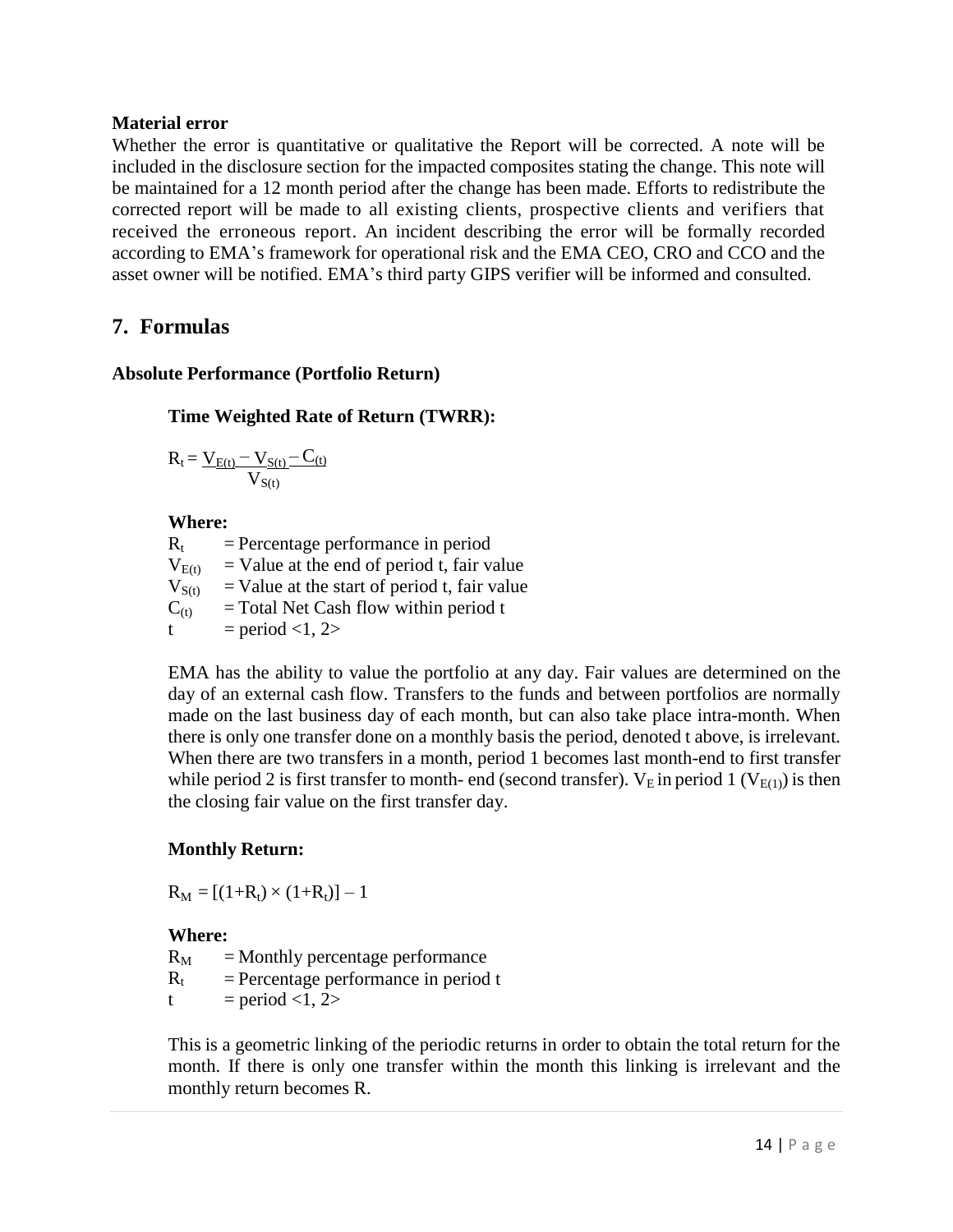## **Quarterly Return:**

 $R_{\text{O}} = [(1+R_{\text{M1}}) \times (1+R_{\text{M2}}) \times (1+R_{\text{M3}})] - 1$ 

## **Where:**

| $R_{O}$  | $=$ Quarterly percentage performance  |
|----------|---------------------------------------|
| $R_{M1}$ | $=$ Percentage performance in month 1 |
| $R_{M2}$ | $=$ Percentage performance in month 2 |
| $R_{M3}$ | $=$ Percentage performance in month 3 |

This is a geometric linking of the monthly returns in the quarter in order to obtain the total return for the quarter. Geometrically linked returns are also known as cumulative returns.

#### **Annual Return:**

 $R_A = [(1+R_{Q1}) \times (1+R_{Q2}) \times (1+R_{Q3}) \times (1+R_{Q4})] - 1$ 

#### **Where:**

 $RA = Annual percentage performance$  $RQ1$  = Percentage performance in Q1  $RO2 = Percentage performance in O2$ RQ3 = Percentage performance in Q3  $RQ4$  = Percentage performance in  $Q4$ 

This is a geometric linking of the quarterly returns in the year in order to obtain the total return for the year. Alternatively and equivalently, one could geometrically link the twelve monthly returns. These formulas can be extended to longer periods as well.

## **Annualized Absolute Performance (Portfolio Return):**

Return =  $[(1+R)^{(1/n)}]-1$ 

## **Where:**

 $R =$  Geometrically linked absolute return for a period exceeding 12 months

 $n =$  Number of periods, needs to be consistent with the linked return

For periods greater than 12 months absolute performance, benchmark performance and relative performance is annualized. For example, a cumulative return over exactly three years generates an *n* of 3. A cumulative return over 16 months should be scaled by  $n =$ *12/16*. This formula is implemented for the benchmark performance as well.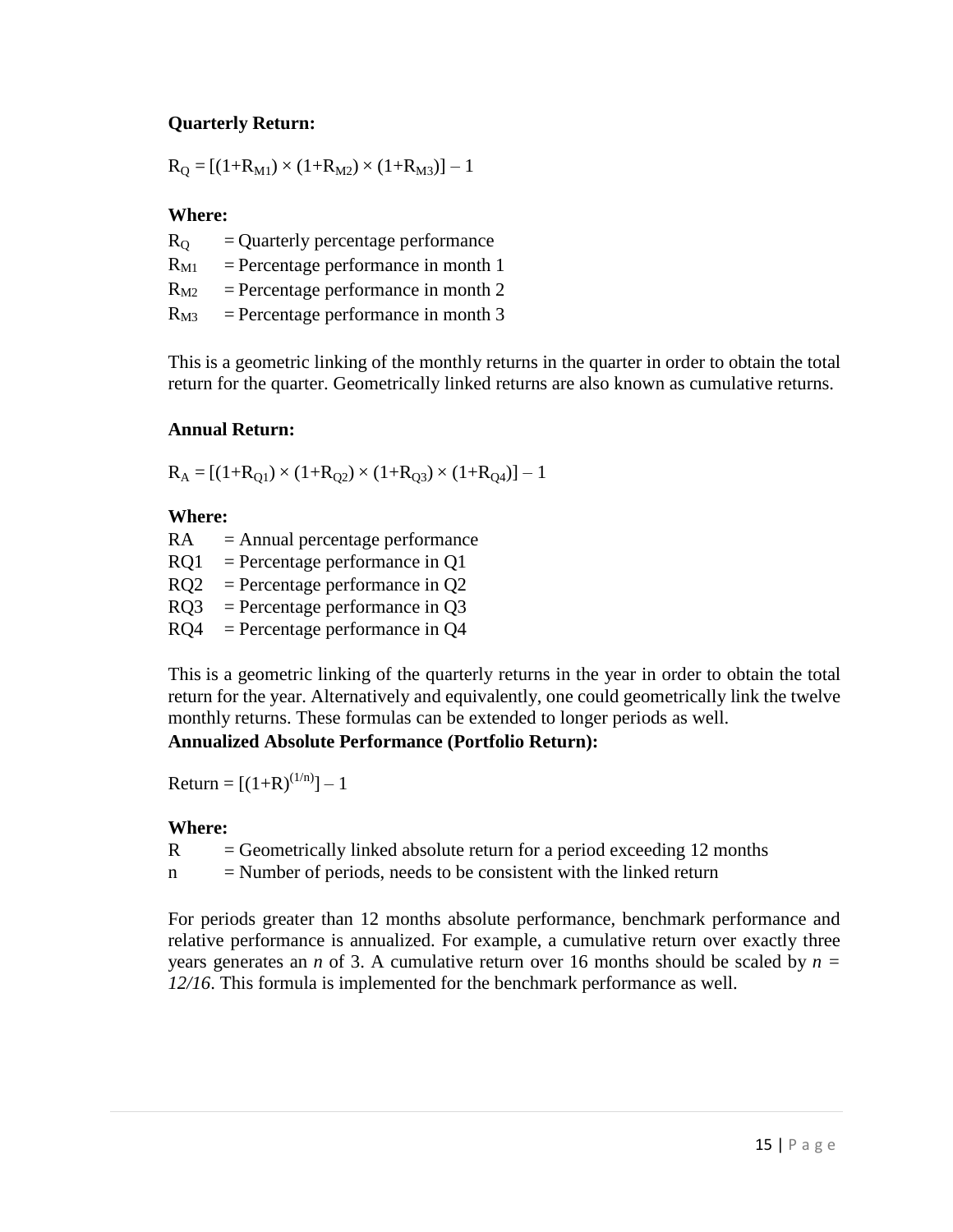#### **Composite Performance**

#### **Monthly Composite Return:**

$$
R_{\text{Composite}} = \sum[\sum R_p \times MV_p]
$$
  

$$
\sum MV_p
$$

**Where:** RComposite= Portfolio return on Composite  $Rp =$  Portfolio return on individual portfolio  $MVp = Fair value of individual portfolio$ 

Each individual portfolio's return is weighted according to its ingoing fair value weight. The sum of the weighted individual portfolios returns is the total return on composite level. Each composite's return is weighted according to its ingoing fair value weight. The sum of the weighted composite returns is the total return on account level.

#### **Benchmark Performance**

#### **Benchmark Return:**

$$
R_{\text{BMK}} = \frac{IV_{t}}{IV_{t-1}} - 1
$$

## **Where:**

 $R_{BMK}$  = Return on benchmark  $IV_t$  = Benchmark value at time t  $IV_{t-1}$  = Benchmark value at time t-1

## **Relative Performance (Relative Return)**

## **Arithmetic Relative Return Methodology:**

 $R_{REL} = R_{ACC} - R_{BMK}$ 

## **Where:**

- $R_{REL}$  = Relative performance, any period
- $R_{ACC}$  = Absolute performance, any period
- $R<sub>BMK</sub>$  = Benchmark performance, any period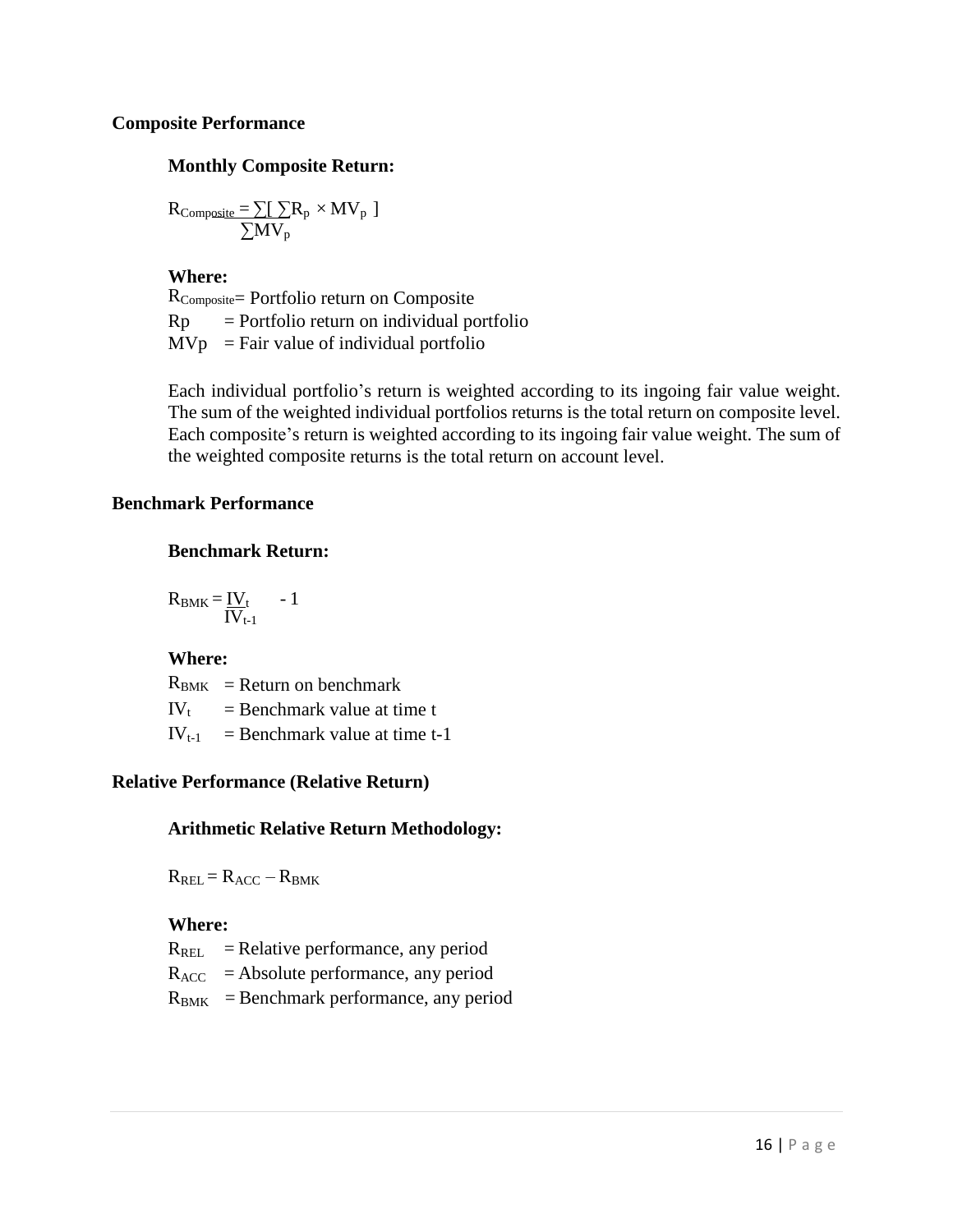#### **Risk Statistics & Risk-adjusted Performance**

#### **Population Standard Deviation:**

The standard deviation reflects the level of risk in the composite. This statistical measure shows how much the return has varied during the measurement period. The larger the standard deviation, the larger the risk is estimated to be. The standard deviation is calculated using the following formula:

$$
\sigma = \sqrt{[\sum (r - r_{avg})^2]} \, n
$$

#### **Where:**

 $\sigma$  = sample standard deviation of monthly portfolio returns  $r =$  monthly portfolio returns  $r_{avg}$  = average of monthly portfolio returns  $n =$  number of months

The measure is annualized by multiplying with the square root of 12. When calculating standard deviation, EMA uses 36 months of returns. EMA uses the same formula and 36 months of returns for the benchmark external dispersion calculation as well.

#### **Tracking Error ex post**

Tracking error ex post measures to what extent the composite's return differ from the benchmark's return. The larger the difference is, the larger is the tracking error (also called active risk). The monthly tracking error is the standard deviation of the difference between the monthly returns of a composite and its associated benchmark. The tracking error ex post is calculated as follows:

 $TE = \sigma_{\text{relative return}}$ 

#### **Where:**

 $TE$  = tracking error ex post

*σrelative return=* population standard deviation of monthly relative returns

The measure is annualized by multiplying with the square root of 12.